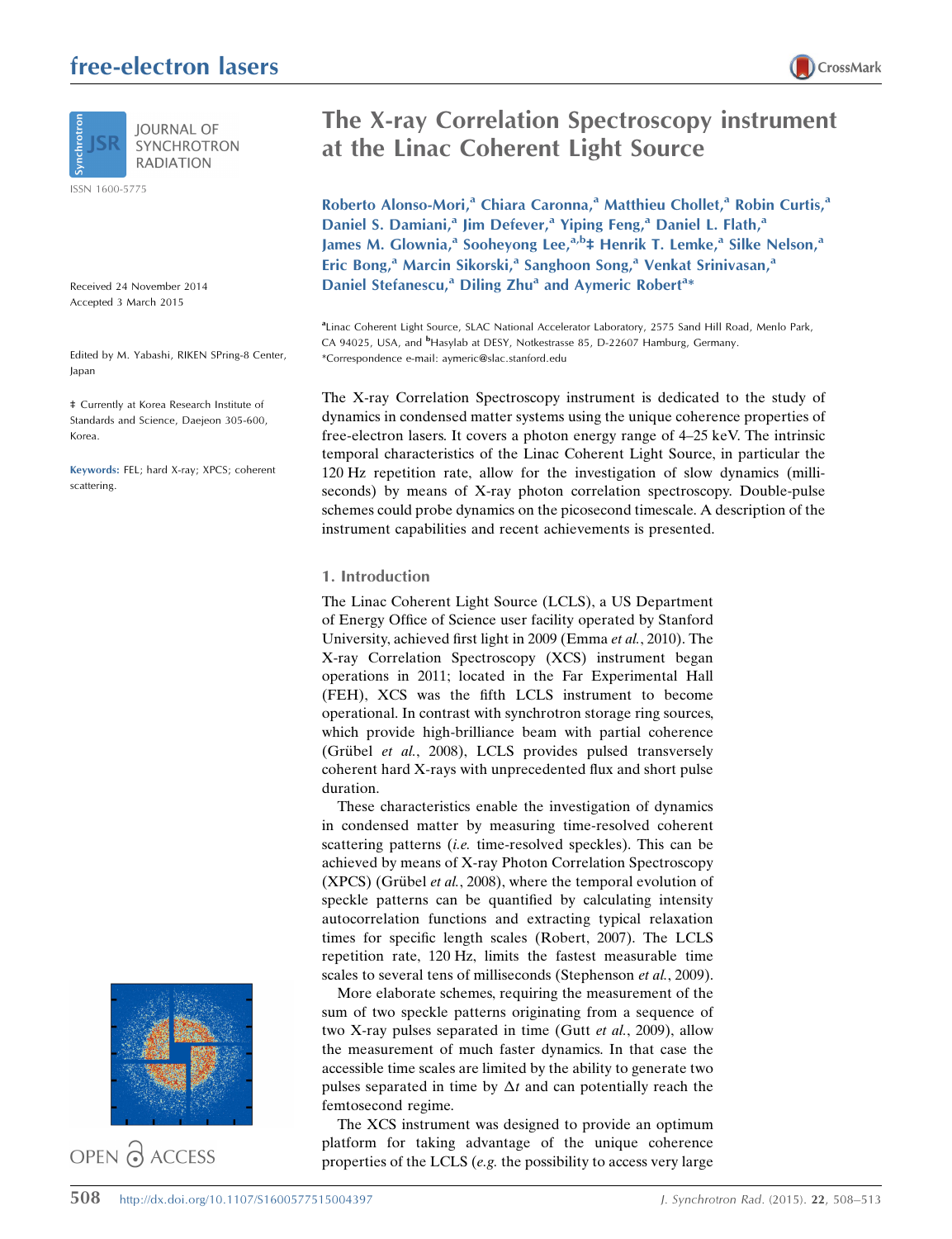sample–detector distances) while still accommodating experiments using different X-ray techniques (small-angle X-ray scattering, diffraction, X-ray spectroscopy and imaging) (Robert et al., 2013). The addition of an ultrafast laser system will not only allow 'standard' optical pump/X-ray probe experiments but will open new opportunities to use coherent scattering techniques in combination with ultrafast optical excitation.

#### 2. Instrument overview

The XCS instrument operates in the hard X-ray regime (above 4 keV). A set of silicon mirrors (coated with silicon carbide), with an incidence angle of 1.32 mrad, are located in the frontend enclosure of the Near Experimental Hall (NEH), which feeds the hard X-ray beam to all LCLS hard X-ray hutches. These limit the maximum photon energy that can be delivered to the LCLS hard X-ray hutches to 25 keV.

The first components of the XCS instrument are located in the X-ray Transport Tunnel, a 200 m-long tunnel connecting the Near and Far Experimental Halls. These include slits and diagnostics located 196 m upstream from the sample, as indicated in Fig. 1.

In the following, we describe the specifications of key components of the XCS instrument.

Monochromators. The XCS instrument has two distinct configurations. It can operate in the LCLS main line and take full advantage of the first-harmonic properties of LCLS and its various operation modes (SASE, two-color, etc.). To operate in this 'pink beam' configuration, all components located downstream of the dashed line in Fig. 1 are translated to the LCLS main line. For experiments that require a monochromatic beam [*i.e.* a larger longitudinal coherence length  $\xi_1 =$  $\lambda^2/\Delta\lambda = \lambda(E/\Delta E)$  but do not intend to scan broadly the incident energy, a custom-built (JJ X-ray, Denmark) largeoffset Double-Crystal Monochromator (DCM) (Zhu et al., 2014) is located 44 m upstream of the sample. In this configuration all components located downstream of the dashed line are translated 600 mm horizontally as displayed in Fig. 1. The DCM operates with Si(111) crystals and provides a monochromaticity of  $\Delta E/E = 1.4 \times 10^{-4}$  at 8 keV. If more monochromaticity is required, a Si(511) Channel-Cut Monochromator (CCM) (Narayanan et al., 2008) operating in the vertical scattering geometry provides an energy resolution of  $\Delta E/E = 8.9 \times 10^{-6}$ . Future plans include an upgrade of the DCM crystals to  $C^*(111)$ , which not only provides better energy resolution  $(\Delta E/E = 5.3 \times 10^{-5})$  but most importantly allows multiplexing with another instrument located downstream in the FEH (Feng et al., 2013, 2015; Zhu et al., 2014). A detailed discussion concerning the effect of the monochromaticity on the intensity and longitudinal coherence properties of a FEL SASE beam is provided by Lee et al. (2012).

 $X$ -ray focusing lenses. The unfocused beam at  $XCS$  is typically  $0.75$  mm  $\times$  0.75 mm FWHM in size. Beryllium compound refractive lenses (RWTH, Aachen, Germany) allow focusing of the beam, and provide beam size control in one or two dimensions (Snigirev et al., 1996). The lenses are located 3.3 m upstream of the sample and can be adjusted  $\pm 150$  mm along the incident beam axis. The minimum spot size was measured to be  $\sim$  2  $\mu$ m  $\times$  2  $\mu$ m (limited by the finite SASE bandwidth and imperfections in the optics). A onedimensional focusing option allows delivery of a line focus for elongated samples or for applications such as grazing-incidence experiments.

Pulse picker. A fast shutter is available for selecting single X-ray pulses from the LCLS pulse train on demand, as well as for reducing the repetition rate. It consists of a channel which is rotated back and forth in order to create a brief opening time. It can be used to create arbitrary pulse train time patterns provided that the pulse train structure has an average rate of equal to or less than 10 Hz.

> Mirrors. Two silicon mirrors located 1.5 and 2 m upstream of the sample allow delivery of the beam with a vertical grazing angle (as, for example, is required for liquid surfaces). These can also reduce the third-harmonic content of the LCLS beam by operating above the critical angle for these energies.

> Diffractometer. A custom-built horizontal geometry four-circle diffractometer (Huber, Germany) is available and enables precise orientation of samples or sample environments such as vacuum chambers, gas/liquid injectors, etc. Its sphere of confusion is better than  $20 \mu m$ . It can be used in conjunction with the auxiliary  $2\theta$  arm (FMB Oxford, UK) providing large sample–detector distances (4 and 7.5 m) and covering scattering angles up to  $55^\circ$  in the horizontal plane.



Figure 1

Overview of the XCS instrument layout. Distances are indicated in meters from the center of the diffractometer. S&D: slits and non-destructive intensity diagnostics; DCM: large-offset doublecrystal monochromator; CCM: channel-cut monochromator; TT: time-tool measuring the arrival time of the optical laser with reference to the X-rays; M1/M2: silicon mirrors that can be used to deflect the beam in the vertical direction and can also provide harmonic rejection; L-IN: laser incoupling for the optical laser. Components located downstream of the dashed line can be translated into the main LCLS line and allow the XCS instrument to take advantage of the full power and properties of the fundamental. The sample at the XCS instrument is located approximately 420 m from the source.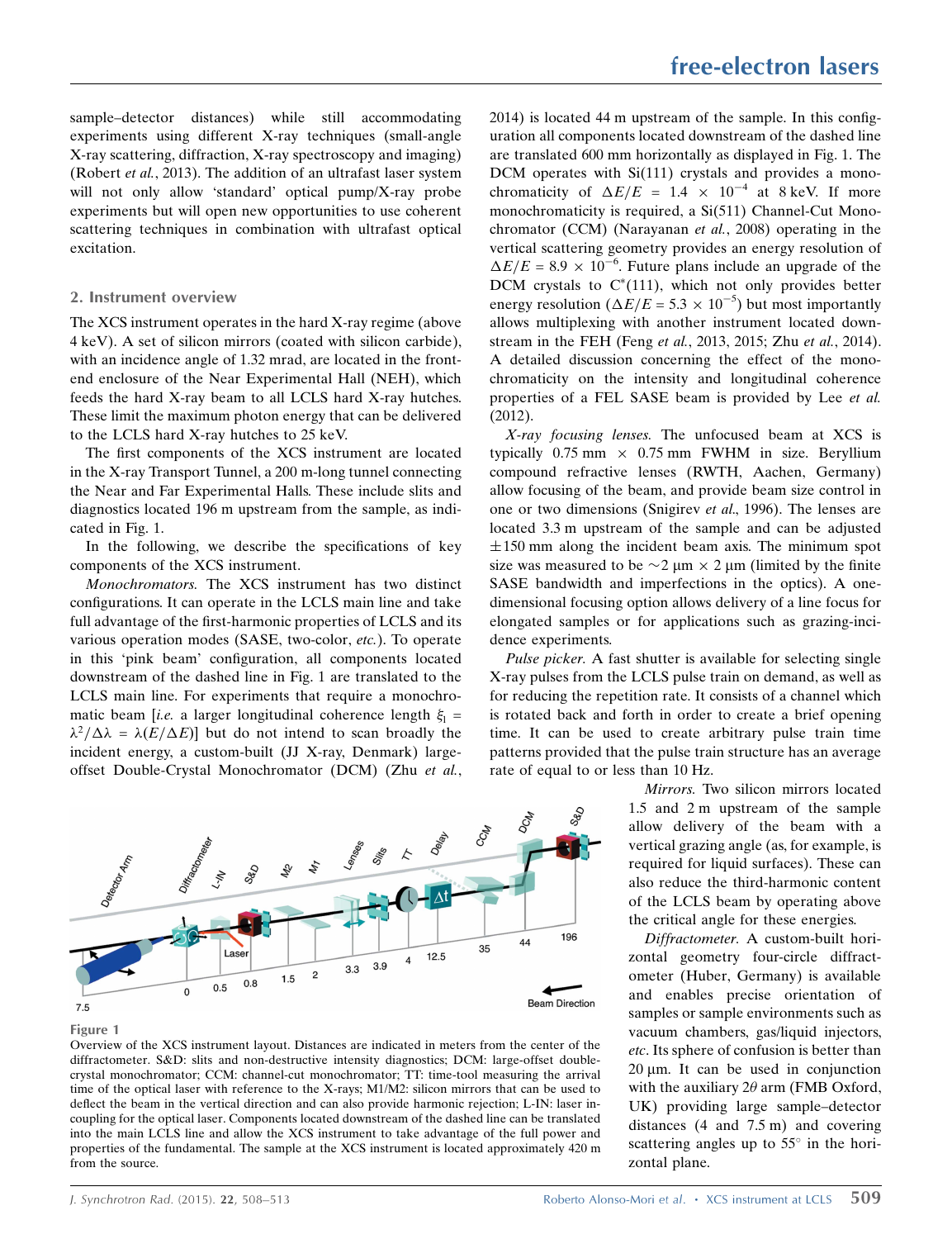Additional diagnostics. The SASE process induces pulse-topulse fluctuations of the beam properties, such as pulse energy, duration, spatial profile, wavefront, temporal profile and spectral content. In situ pulse property monitoring is thus crucial for data interpretation. Multiple intensity monitors are installed at various locations along the instrument for pulseto-pulse intensity normalization (Feng et al., 2011). The spatial profile of the beam can also be measured at various locations along the instrument using scintillating screens with highresolution camera–lens combinations.

Detectors. Several X-ray detectors are available and integrated with the XCS data acquisition system. These have various characteristics (pixel size, number of pixel, noise, frame rate and dynamic range) which are evaluated in order to identify the most suitable detector for specific experimental needs. Coherent X-ray experiments, for example, typically require small pixel size, very low noise, moderate dynamic range and a large number of pixels. This can be achieved with the 20 mm pixel size direct illumination Princeton CDD, but at a very low frame rate. A new detector is currently being developed at LCLS with 55  $\mu$ m pixels and low noise, but running at the 120 Hz full repetition rate (Dragone et al., 2014). For more information about the LCLS detectors, see Blaj et al. (2015).

Split and delay. The XCS instrument has space allocated for instrumentation to generate double-pulse X-ray patterns with a controlled  $\Delta t$  typically below 1 ns. A split and delay prototype built by DESY (Hamburg, Germany) is currently installed and its performances are described elsewhere (Roseker et al., 2009, 2012). Other prototypes offering different beam properties are being evaluated or tested.

Ultrafast laser capabilities will be added to the XCS instrument in 2015. These include the construction of a dedicated laser hutch in close proximity to XCS, a standard ultrafast laser system, and timing diagnostics; the specifications of each are listed below:

Optical laser system. Core laser systems at the LCLS consist of an ultrashort-pulse Ti:sapphire oscillator synchronized to the FEL seeding a commercially available chirped pulse amplifier producing 4 mJ at 40 fs. An additional four-pass amplifier, developed in-house, can boost the pulse energy to over 30 mJ. Wavelength conversion can cover a broad spectral range from 200 nm to 150  $\mu$ m ( $\sim$ 1500 to 2 THz). A more thorough description of the optical laser capabilities at LCLS can be found by Minitti et al. (2015).

Timing diagnostics. Typical phase locking between the accelerator and the laser system only holds the temporal jitter between the two sources to about 200 fs FWHM. In order to take full advantage of the short pulses and reach pulse-lengthlimited time resolution, diagnostics to measure the relative arrival time between laser and X-ray pulses have been developed. These are based on the X-ray induced change in refractive index of a thin target probed by a chirped broadband white-light continuum pulse derived from the optical laser. The optical light transmission change is resolved by an optical spectrometer for each pulse. Typical target materials are silicon nitride  $(Si<sub>3</sub>N<sub>4</sub>)$  or Ce:YAG crystals of different

| . | ۹ | ٠ |  |
|---|---|---|--|
|   |   |   |  |

| X-ray parameters and capabilities of the XCS instrument. |  |  |  |  |  |  |
|----------------------------------------------------------|--|--|--|--|--|--|
|----------------------------------------------------------|--|--|--|--|--|--|

| Instrument name                                  | XCS                                                                |  |  |  |  |
|--------------------------------------------------|--------------------------------------------------------------------|--|--|--|--|
| Mirrors, incidence angle                         | 2 SiC on Si, 1.32 mrad                                             |  |  |  |  |
| Monochromaticity $(\Delta E/E)^{\dagger}$        | $1 \times 10^{-3}$ (SASE), $2 \times 10^{-4}$ (seeding)            |  |  |  |  |
| Energy range (keV)                               | 4 to 11 (fundamental)                                              |  |  |  |  |
| Unfocused beam size $(\mu m)$                    | 750 at 8.3 keV                                                     |  |  |  |  |
| Focused beam size $(\mu m)$                      | $2 - 750$                                                          |  |  |  |  |
| Focusing optics                                  | Be lenses, 1D and 2D focusing                                      |  |  |  |  |
| Flux (photons pulse <sup><math>-1</math></sup> ) | $1 \times 10^{12}$ (fundamental):                                  |  |  |  |  |
| Pulse length (fs)                                | $5 - 200$                                                          |  |  |  |  |
| Repetition rate (Hz)                             | 120, 60, 30, 10, 5, 1, on demand                                   |  |  |  |  |
| Optical laser pulse energy $(mJ)$ §              | $20(800 \text{ nm})$ , $4-5(400 \text{ nm})$ , $1(266 \text{ nm})$ |  |  |  |  |
| Optical laser pulse length (fs)§                 | $10 - 150$                                                         |  |  |  |  |
| Standard detectors                               | CSPAD, CSPAD-140k, ePix                                            |  |  |  |  |
|                                                  | Princeton                                                          |  |  |  |  |
| Sample environment                               | Huber horizontal four-circle                                       |  |  |  |  |
|                                                  | diffractometer, general purpose                                    |  |  |  |  |
|                                                  | vacuum, liquid jet, He enclosure,                                  |  |  |  |  |
|                                                  | Oxford $LN_2$ cryojet down to 100 K                                |  |  |  |  |
| $2\theta$ arm capabilities                       | Large sample-detector distance arm                                 |  |  |  |  |
|                                                  | (4 and 7.5 m) covering $0^{\circ} < 2\theta < 55^{\circ}$          |  |  |  |  |
|                                                  |                                                                    |  |  |  |  |

† Typical single-shot value. ‡ Excluding beamline and instrument transmission. § To be installed in 2015.

thicknesses to accommodate different beam conditions (Lemke et al., 2013).

A summary of the XCS instrument parameters is given in Table 1.

#### 3. Highlights

The XCS instrument focuses on measuring time-resolved coherent scattering patterns from condensed matter systems from which typical relaxation rates are deduced. These measurements take full advantage of the transverse coherence properties of the LCLS beam. Fig. 2 displays a typical singleshot speckle pattern from a static sample consisting of dried silica colloidal 150 nm diameter spheres (Kisker GmbH) with 8.3 keV X-rays. The detector is a CSPAD (Blaj et al., 2015) located 7.5 m downstream of the sample. The concentric excess scattering signals observed at  $Q \simeq 0.005 \text{ Å}^{-1}$  and  $Q \simeq$ 



Single-shot speckle pattern measured at 8.3 keV from 150 nm colloidal spheres. The dark blue areas are gaps between the CSPAD tiled sensors. The central aperture allows the transmitted beam to pass through, and therefore does not require a beamstop.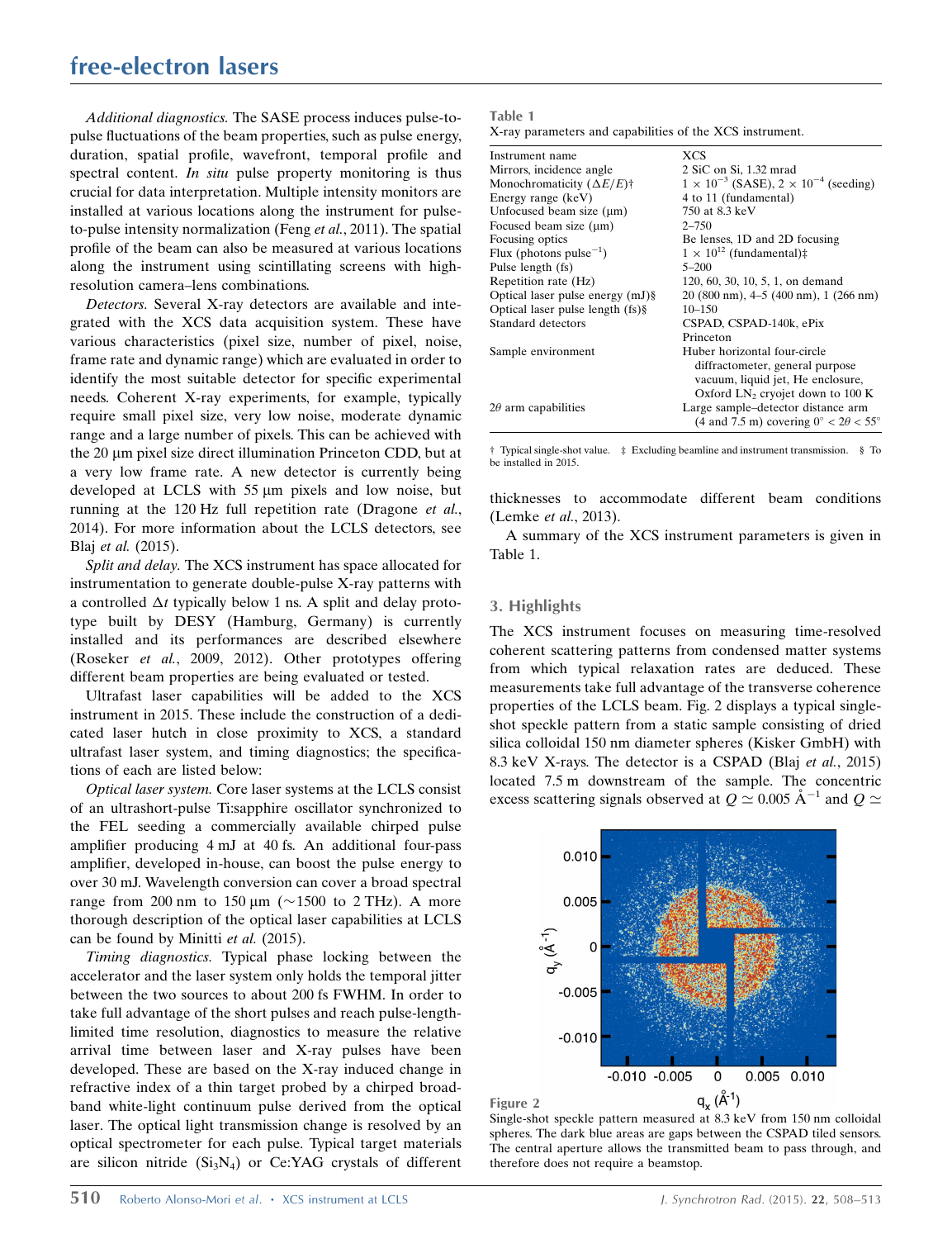

Single-shot speckle contrast measured at  $Q = 0.0067 \text{ Å}^{-1}$  for various consecutive shots. Inset: probability density function of intensity within part of the speckle pattern corresponding to a wavevector  $Q =$  $0.0067 \text{ Å}^{-1}$ . The solid line represents the gamma distribution with number of modes  $M = 2.75$  and average count rate  $\bar{I} \simeq 5.1$  photons.

 $0.01 \text{ Å}^{-1}$  are typical small-angle scattering form-factor features related to the size and shape of the colloidal particles. As observed, the speckles (coherent scattering pattern appearing as the grainy features decorating the structure rings) are well developed.

In order to characterize the transverse coherence of the beam, a series of speckle patterns are measured with and without the XCS monochromator, in the SASE operation mode, and analyzed in terms of photon statistics to determine their contrast, i.e. a measure of the transverse coherence in the small-angle regime (Gutt et al., 2012; Hruszkewycz et al., 2012; Lee et al., 2013; Lehmkühler et al., 2014). The intensities from a narrow iso-Q area consisting of an annulus centered at  $Q = 0$ with a radius  $O$  are histogrammed as displayed in Fig. 3 for  $Q = 0.0067 \text{ Å}^{-1}$ . These are then modeled using the negativebinomial distribution function (Mandel, 1959; Goodman, 2007)

$$
P_M(I) = \frac{\Gamma(I+M)}{\Gamma(M)\Gamma(I+1)} \left(1 + \frac{M}{\bar{I}}\right)^{-I} \left(1 + \frac{\bar{I}}{M}\right)^{-M},\qquad(1)
$$

where *I* is the number of photons,  $\overline{I}$  is the mean number of photons in that area and  $M$  is the number of modes.  $M$  is photons in that area and *M* is the number of modes. *M* is<br>related to the contrast of the speckle pattern  $C = 1/\sqrt{M}$ . An example of the result of such analysis is displayed in Fig. 3 (inset). For that specific shot the fit to the experimental data yields a mean number  $\bar{I} \simeq$  5.1 photons, mode number  $M$  = 2.75 corresponding to a contrast  $C = 0.6$ . The fit reproduces well the experimentally measured single-shot intensity distribution.

Because the mean number of photons is large one can also use a simpler formulation of the speckle contrast  $C = \sigma / \overline{I}$ , where  $\sigma$  is the standard deviation of the measured intensities. This analysis was performed on successive shots at the same  $Q = 0.0067 \text{ Å}^{-1}$ . The results are displayed in Fig. 3. The observed contrast fluctuates between 0.6 and 0.8 with a mean contrast of 0.69. The shot-to-shot fluctuations of the contrast originate from the fine structures in the energy spectrum of the SASE beam, as simulated and described by Lee et al. (2012).

The large degree of coherence of the LCLS beam makes it a suitable source to perform XPCS, measuring time-resolved speckle patterns from a sample. As the sample presents some dynamics, speckle patterns fluctuate in time. By means of timeautocorrelation functions calculated from the speckle patterns, information on the characteristic relaxation times can be obtained (Robert, 2007), a measure of the normalized intermediate scattering function of the system. In some cases the sample can also undergo non-equilibrium dynamical phenomena, referred to as aging (Robert et al., 2006), from which clear signatures can be observed in a time-dependent analysis of the degree of correlation of speckle patterns. This was recently investigated at XCS by Carnis et al. (2014), where the relaxation and aging dynamics of thin polymer films were investigated. One should also note that with a FEL the spatial position of the beam jitters shot-to-shot. Because of this effect the contrast  $\beta$ , usually referred to in second-order correlation functions (Robert, 2007), will be smaller than the single-shot speckle contrast, as discussed by Carnis *et al.* (2014).

Time-resolved speckle spectroscopy at an FEL is intrinsically limited by the repetition rate of the source, as it relies on the time-correlation of two recorded coherently scattered patterns originating from two pulses separated in time. For the LCLS, the fastest dynamics that can be reached is of the order of 8.3 ms (i.e. 120 Hz repetition rate). A natural way of accessing faster timescales is to increase the repetition rate of the source. This would require a completely different accelerator technology such as the one planned to be used at the European XFEL (Grübel et al., 2007), where series of X-ray bunches separated by a minimum of 220 ns will be generated.

To reach even faster timescales down to the picosecond regime and below, other possibilities involve generating two sub-pulses with a time separation  $\Delta t$  between tens of femtoseconds up to a nanosecond as illustrated in Fig. 4. Each subpulse generates a speckle pattern. Current X-ray detectors are, however, only capable of measuring the sum of the scattered signal of both sub-pulses. If dynamics occurs on timescales of  $\Delta t$ , the summed speckle patterns will present a decay of contrast, as compared with the contrast of a single speckle pattern. By adjusting the time delay  $\Delta t$  between the two subpulses, one can extract the time evolution of the summed speckle pattern contrast, from which the normalized intermediate scattering function is obtained (Gutt et al., 2009), and therefore gain information about the underlying dynamics of the system.



Figure 4

Schematic of the double-pulse scheme. A single pulse is split into two subpulses; one is delayed relative to the other by an increase in its pathlength. The sub-pulses, separated in time by  $\Delta t$ , are then redirected on a common trajectory to the sample. A typical pathlength difference of 1 mm corresponds to a time delay of 3 ps.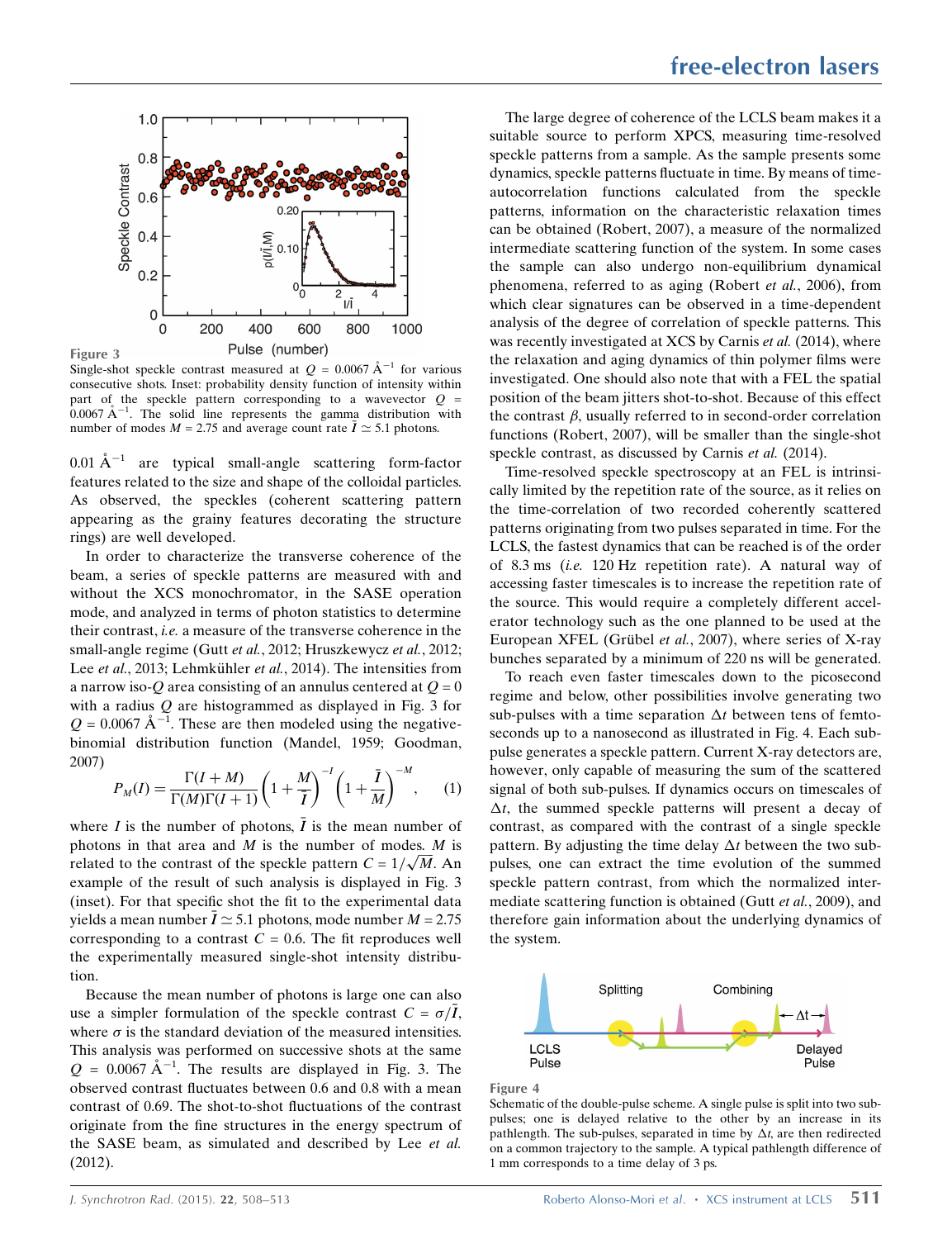Recent results from the commissioning of a split and delay prototype (Roseker et al., 2012) based on eight perfect Bragg crystals [including two thin crystals that can act as a beam splitter/recombiner (Roseker et al., 2009)] have shown the possibility to reach time delays of the order of a nanosecond.

Other technical developments involving split and delayed beams have also been investigated. This is particularly the case with a single-shot split and multiple-delay system, offering the possibility to probe ultrafast dynamics by means of X-ray pump/X-ray probe experiments, as recently demonstrated by David et al. (2015).

## 4. Conclusion

The XCS instrument takes full advantage of the large number of transversely coherent photons per pulse at the LCLS. XCS is a versatile tool for performing time-resolved coherent scattering experiments in the hard X-ray regime from which fundamental dynamics in condensed matter ordered and disordered systems can be explored. This can be achieved by means of XPCS for slow dynamics and will further be extended to ultrafast timescales by double-pulse experiments. More details about the XCS instrument can be found on the following website: http://lcls.slac.stanford.edu/xcs.

### 5. Facility access

LCLS instruments are open to academia, industry, government agencies and research institutes worldwide for scientific investigations. There are two calls for proposals per year and an external peer-review committee evaluates proposals based on scientific merit and instrument suitability. Access is without charge for users who intend to publish their results. Prospective users are encouraged to contact instrument staff members to learn more about the science and capabilities of the facility, and opportunities for collaboration.

#### Acknowledgements

We thank Terry Anderson and Gregory Stewart for helping with the figures. Portions of this research were carried out at the Linac Coherent Light Source (LCLS) at the SLAC National Accelerator Laboratory. LCLS is an Office of Science User Facility operated for the US Department of Energy Office of Science by Stanford University.

#### References

- [Blaj, G., Caragiulo, P., Carini, G., Carron, S., Dragone, A., Freitag, D.,](http://scripts.iucr.org/cgi-bin/cr.cgi?rm=pdfbb&cnor=yi5009&bbid=BB1) [Haller, G., Hart, P., Hasi, J., Herbst, R., Herrmann, S., Kenney, C.,](http://scripts.iucr.org/cgi-bin/cr.cgi?rm=pdfbb&cnor=yi5009&bbid=BB1) [Markovic, B., Nishimura, K., Osier, S., Pines, J., Reese, B., Segal, J.,](http://scripts.iucr.org/cgi-bin/cr.cgi?rm=pdfbb&cnor=yi5009&bbid=BB1) [Tomada, A. & Weaver, M. \(2015\).](http://scripts.iucr.org/cgi-bin/cr.cgi?rm=pdfbb&cnor=yi5009&bbid=BB1) J. Synchrotron Rad. 22, 577–583.
- [Carnis, J., Cha, W., Wingert, J., Kang, J., Jiang, Z., Song, S., Sikorski,](http://scripts.iucr.org/cgi-bin/cr.cgi?rm=pdfbb&cnor=yi5009&bbid=BB2) [M., Robert, A., Gutt, C., Chen, S. W., Dai, Y., Ma, Y., Guo, H. B. L.](http://scripts.iucr.org/cgi-bin/cr.cgi?rm=pdfbb&cnor=yi5009&bbid=BB2) [L., Shpyrko, O., Narayanan, S., Cui, M., Kosif, I., Emrick, T.,](http://scripts.iucr.org/cgi-bin/cr.cgi?rm=pdfbb&cnor=yi5009&bbid=BB2) Russell, T. P., Lee, H. C., Yu, C., Grübel, G., Sinha, S. K. & Kim, H. (2014). [Sci. Rep.](http://scripts.iucr.org/cgi-bin/cr.cgi?rm=pdfbb&cnor=yi5009&bbid=BB2) 4, 6017.
- [David, C., Karvinen, P., Sikorski, M., Song, S., Vartiainen, I., Milne,](http://scripts.iucr.org/cgi-bin/cr.cgi?rm=pdfbb&cnor=yi5009&bbid=BB3) [C. J., Mozzanica, A., Kayser, Y., Diaz, A., Mohacsi, I., Carini, G. A.,](http://scripts.iucr.org/cgi-bin/cr.cgi?rm=pdfbb&cnor=yi5009&bbid=BB3)

Herrmann, S., Färm, E., Ritala, M., Fritz, D. M. & Robert, A. (2015). [Sci. Rep.](http://scripts.iucr.org/cgi-bin/cr.cgi?rm=pdfbb&cnor=yi5009&bbid=BB3) 5, 7644.

- [Dragone, A., Caragiulo, P., Markovic, B., Herbst, R., Reese, B.,](http://scripts.iucr.org/cgi-bin/cr.cgi?rm=pdfbb&cnor=yi5009&bbid=BB4) [Herrmann, S. C., Hart, P. A., Segal, J., Carini, G. A., Kenney, C. &](http://scripts.iucr.org/cgi-bin/cr.cgi?rm=pdfbb&cnor=yi5009&bbid=BB4) Haller, G. (2014). [J. Phys. Conf. Ser.](http://scripts.iucr.org/cgi-bin/cr.cgi?rm=pdfbb&cnor=yi5009&bbid=BB4) 493, 012012.
- Emma, P. et al. (2010). [Nat. Photon.](http://scripts.iucr.org/cgi-bin/cr.cgi?rm=pdfbb&cnor=yi5009&bbid=BB5) 4, 641–647.
- [Feng, Y., Alonso-Mori, R., Barends, T., Blank, V., Botha, S., Chollet,](http://scripts.iucr.org/cgi-bin/cr.cgi?rm=pdfbb&cnor=yi5009&bbid=BB7) [M., Damiani, D. S., Doak, R. B., Glownia, J. M., Koglin, J. M.,](http://scripts.iucr.org/cgi-bin/cr.cgi?rm=pdfbb&cnor=yi5009&bbid=BB7) [Lemke, H. T., Messerschmidt, M., Nass, K., Nelson, S., Schlichting,](http://scripts.iucr.org/cgi-bin/cr.cgi?rm=pdfbb&cnor=yi5009&bbid=BB7) [I., Shoeman, R. L., Shvyd'ko, Y. V., Sikorski, M., Song, S., Stoupin,](http://scripts.iucr.org/cgi-bin/cr.cgi?rm=pdfbb&cnor=yi5009&bbid=BB7) [S., Terentyev, S., Williams, G. J., Zhu, D., Robert, A. & Boutet, S.](http://scripts.iucr.org/cgi-bin/cr.cgi?rm=pdfbb&cnor=yi5009&bbid=BB7) (2015). [J. Synchrotron Rad.](http://scripts.iucr.org/cgi-bin/cr.cgi?rm=pdfbb&cnor=yi5009&bbid=BB7) 22, 626–633.
- [Feng, Y., Alonso-Mori, R., Blank, V., Boutet, S., Chollet, M., van](http://scripts.iucr.org/cgi-bin/cr.cgi?rm=pdfbb&cnor=yi5009&bbid=BB8) [Driel, T. B., Fritz, D. M., Glownia, J. M., Hastings, J. B., Lemke, H.,](http://scripts.iucr.org/cgi-bin/cr.cgi?rm=pdfbb&cnor=yi5009&bbid=BB8) [Messerchmidt, M., Montanez, P. A., Robert, A., Robinson, J.,](http://scripts.iucr.org/cgi-bin/cr.cgi?rm=pdfbb&cnor=yi5009&bbid=BB8) [Samoylova, L., Shvyd'ko, Y., Sikorski, M., Sinn, H., Song, S.,](http://scripts.iucr.org/cgi-bin/cr.cgi?rm=pdfbb&cnor=yi5009&bbid=BB8) [Srinivasan, V. N., Stoupin, S., Terentiev, S., Williams, G. & Zhu, D.](http://scripts.iucr.org/cgi-bin/cr.cgi?rm=pdfbb&cnor=yi5009&bbid=BB8) (2013). [Proc. SPIE](http://scripts.iucr.org/cgi-bin/cr.cgi?rm=pdfbb&cnor=yi5009&bbid=BB8), 8778, 87780B.
- [Feng, Y., Feldkamp, J. M., Fritz, D. M., Cammarata, M., Aymeric, R.,](http://scripts.iucr.org/cgi-bin/cr.cgi?rm=pdfbb&cnor=yi5009&bbid=BB6) [Caronna, C., Lemke, H. T., Zhu, D., Lee, S., Boutet, S., Williams, G.,](http://scripts.iucr.org/cgi-bin/cr.cgi?rm=pdfbb&cnor=yi5009&bbid=BB6) [Tono, K., Yabashi, M. & Hastings, J. B. \(2011\).](http://scripts.iucr.org/cgi-bin/cr.cgi?rm=pdfbb&cnor=yi5009&bbid=BB6) Proc. SPIE, 8140, [81400Q.](http://scripts.iucr.org/cgi-bin/cr.cgi?rm=pdfbb&cnor=yi5009&bbid=BB6)
- Goodman, J. W. (2007). [Speckle Phenomena in Optics: Theory and](http://scripts.iucr.org/cgi-bin/cr.cgi?rm=pdfbb&cnor=yi5009&bbid=BB9) Applications. [Roberts and Company.](http://scripts.iucr.org/cgi-bin/cr.cgi?rm=pdfbb&cnor=yi5009&bbid=BB9)
- Grübel, G., Madsen, A. & Robert, A. (2008). Soft Matter Characterization[, edited by R. Borsali and R. Pecora, ch. 18, pp.](http://scripts.iucr.org/cgi-bin/cr.cgi?rm=pdfbb&cnor=yi5009&bbid=BB10) [953–995. Berlin: Springer.](http://scripts.iucr.org/cgi-bin/cr.cgi?rm=pdfbb&cnor=yi5009&bbid=BB10)
- Grübel, G., Stephenson, G. B., Gutt, C., Sinn, H. & Tschentscher, T. (2007). [Nucl. Instrum. Methods Phys. Res. B](http://scripts.iucr.org/cgi-bin/cr.cgi?rm=pdfbb&cnor=yi5009&bbid=BB11), 262, 357–367.
- [Gutt, C., Stadler, L.-M., Duri, A., Autenrieth, T., Leupold, O.,](http://scripts.iucr.org/cgi-bin/cr.cgi?rm=pdfbb&cnor=yi5009&bbid=BB12) Chushkin, Y. & Grübel, G. (2009). Opt. Express, 17, 55-61.
- [Gutt, C., Wochner, P., Fischer, B., Conrad, H., Castro-Colin, M., Lee,](http://scripts.iucr.org/cgi-bin/cr.cgi?rm=pdfbb&cnor=yi5009&bbid=BB13) S., Lehmkühler, F., Steinke, I., Sprung, M., Roseker, W., Zhu, D., [Lemke, H., Bogle, S., Fuoss, P. H., Stephenson, G. B., Cammarata,](http://scripts.iucr.org/cgi-bin/cr.cgi?rm=pdfbb&cnor=yi5009&bbid=BB13) M., Fritz, D. M., Robert, A. & Grübel, G. (2012). Phys. Rev. Lett. 108[, 024801.](http://scripts.iucr.org/cgi-bin/cr.cgi?rm=pdfbb&cnor=yi5009&bbid=BB13)
- [Hruszkewycz, S. O., Sutton, M., Fuoss, P. H., Adams, B., Rosenkranz,](http://scripts.iucr.org/cgi-bin/cr.cgi?rm=pdfbb&cnor=yi5009&bbid=BB14) [S., Ludwig, K. F., Roseker, W., Fritz, D., Cammarata, M., Zhu, D.,](http://scripts.iucr.org/cgi-bin/cr.cgi?rm=pdfbb&cnor=yi5009&bbid=BB14) Lee, S., Lemke, H., Gutt, C., Robert, A., Grübel, G. & Stephenson, G. B. (2012). [Phys. Rev. Lett.](http://scripts.iucr.org/cgi-bin/cr.cgi?rm=pdfbb&cnor=yi5009&bbid=BB14) 109, 185502.
- Lee, S., Roseker, W., Gutt, C., Fischer, B., Conrad, H., Lehmkühler, F., [Steinke, I., Zhu, D., Lemke, H., Cammarata, M., Fritz, D. M.,](http://scripts.iucr.org/cgi-bin/cr.cgi?rm=pdfbb&cnor=yi5009&bbid=BB15) [Wochner, P., Castro-Colin, M., Hruszkewycz, S. O., Fuoss, P. H.,](http://scripts.iucr.org/cgi-bin/cr.cgi?rm=pdfbb&cnor=yi5009&bbid=BB15) Stephenson, G. B., Grübel, G. & Robert, A. (2013). Opt. Express, 21[, 24647–24664.](http://scripts.iucr.org/cgi-bin/cr.cgi?rm=pdfbb&cnor=yi5009&bbid=BB15)
- Lee, S., Roseker, W., Gutt, C., Huang, Z., Ding, Y., Grübel, G. & [Robert, A. \(2012\).](http://scripts.iucr.org/cgi-bin/cr.cgi?rm=pdfbb&cnor=yi5009&bbid=BB16) Opt. Express, 20, 9790–9800.
- Lehmkühler, F., Gutt, C., Fischer, B., Schroer, M. A., Sikorski, M., [Song, S., Roseker, W., Glownia, J., Chollet, M., Nelson, S., Tono, K.,](http://scripts.iucr.org/cgi-bin/cr.cgi?rm=pdfbb&cnor=yi5009&bbid=BB17) Katayama, T., Yabashi, M., Ishikawa, T., Robert, A. & Grübel, G. (2014). [Sci. Rep.](http://scripts.iucr.org/cgi-bin/cr.cgi?rm=pdfbb&cnor=yi5009&bbid=BB17) 4, 5234.
- [Lemke, H. T., Weaver, M., Chollet, M., Robinson, J., Glownia, J. M.,](http://scripts.iucr.org/cgi-bin/cr.cgi?rm=pdfbb&cnor=yi5009&bbid=BB18) [Zhu, D., Bionta, M. R., Cammarata, M., Harmand, M., Coffee, R.](http://scripts.iucr.org/cgi-bin/cr.cgi?rm=pdfbb&cnor=yi5009&bbid=BB18) [N. & Fritz, D. M. \(2013\).](http://scripts.iucr.org/cgi-bin/cr.cgi?rm=pdfbb&cnor=yi5009&bbid=BB18) Proc. SPIE, 8778, 87780S.
- [Mandel, L. \(1959\).](http://scripts.iucr.org/cgi-bin/cr.cgi?rm=pdfbb&cnor=yi5009&bbid=BB19) Proc. Phys. Soc. **74**, 233.
- [Minitti, M. P., Robinson, J. S., Coffee, R. N., Edstrom, S., Gilevich, S.,](http://scripts.iucr.org/cgi-bin/cr.cgi?rm=pdfbb&cnor=yi5009&bbid=BB20) [Glownia, J. M., Granados, E., Hering, P., Hoffmann, M. C.,](http://scripts.iucr.org/cgi-bin/cr.cgi?rm=pdfbb&cnor=yi5009&bbid=BB20) [Miahnahri, A., Milathianaki, D., Polzin, W., Ratner, D., Tavella, F.,](http://scripts.iucr.org/cgi-bin/cr.cgi?rm=pdfbb&cnor=yi5009&bbid=BB20) [Vetter, S., Welch, M., White, W. E. & Fry, A. R. \(2015\).](http://scripts.iucr.org/cgi-bin/cr.cgi?rm=pdfbb&cnor=yi5009&bbid=BB20) J. [Synchrotron Rad.](http://scripts.iucr.org/cgi-bin/cr.cgi?rm=pdfbb&cnor=yi5009&bbid=BB20) 22, 526–531.
- [Narayanan, S., Sandy, A., Shu, D., Sprung, M., Preissner, C. &](http://scripts.iucr.org/cgi-bin/cr.cgi?rm=pdfbb&cnor=yi5009&bbid=BB21) Sullivan, J. (2008). [J. Synchrotron Rad.](http://scripts.iucr.org/cgi-bin/cr.cgi?rm=pdfbb&cnor=yi5009&bbid=BB21) 15, 12–18.
- [Robert, A. \(2007\).](http://scripts.iucr.org/cgi-bin/cr.cgi?rm=pdfbb&cnor=yi5009&bbid=BB22) J. Appl. Cryst. 40, s34-s37.
- [Robert, A., Curtis, R., Flath, D., Gray, A., Sikorski, M., Song, S.,](http://scripts.iucr.org/cgi-bin/cr.cgi?rm=pdfbb&cnor=yi5009&bbid=BB23) [Srinivasan, V. & Stefanescu, D. \(2013\).](http://scripts.iucr.org/cgi-bin/cr.cgi?rm=pdfbb&cnor=yi5009&bbid=BB23) J. Phys. Conf. Ser. 425, [212009.](http://scripts.iucr.org/cgi-bin/cr.cgi?rm=pdfbb&cnor=yi5009&bbid=BB23)
- [Robert, A., Wandersman, E., Dubois, E., Dupuis, V. & Perzynski, R.](http://scripts.iucr.org/cgi-bin/cr.cgi?rm=pdfbb&cnor=yi5009&bbid=BB24) (2006). [Europhys. Lett.](http://scripts.iucr.org/cgi-bin/cr.cgi?rm=pdfbb&cnor=yi5009&bbid=BB24) 75, 764–770.